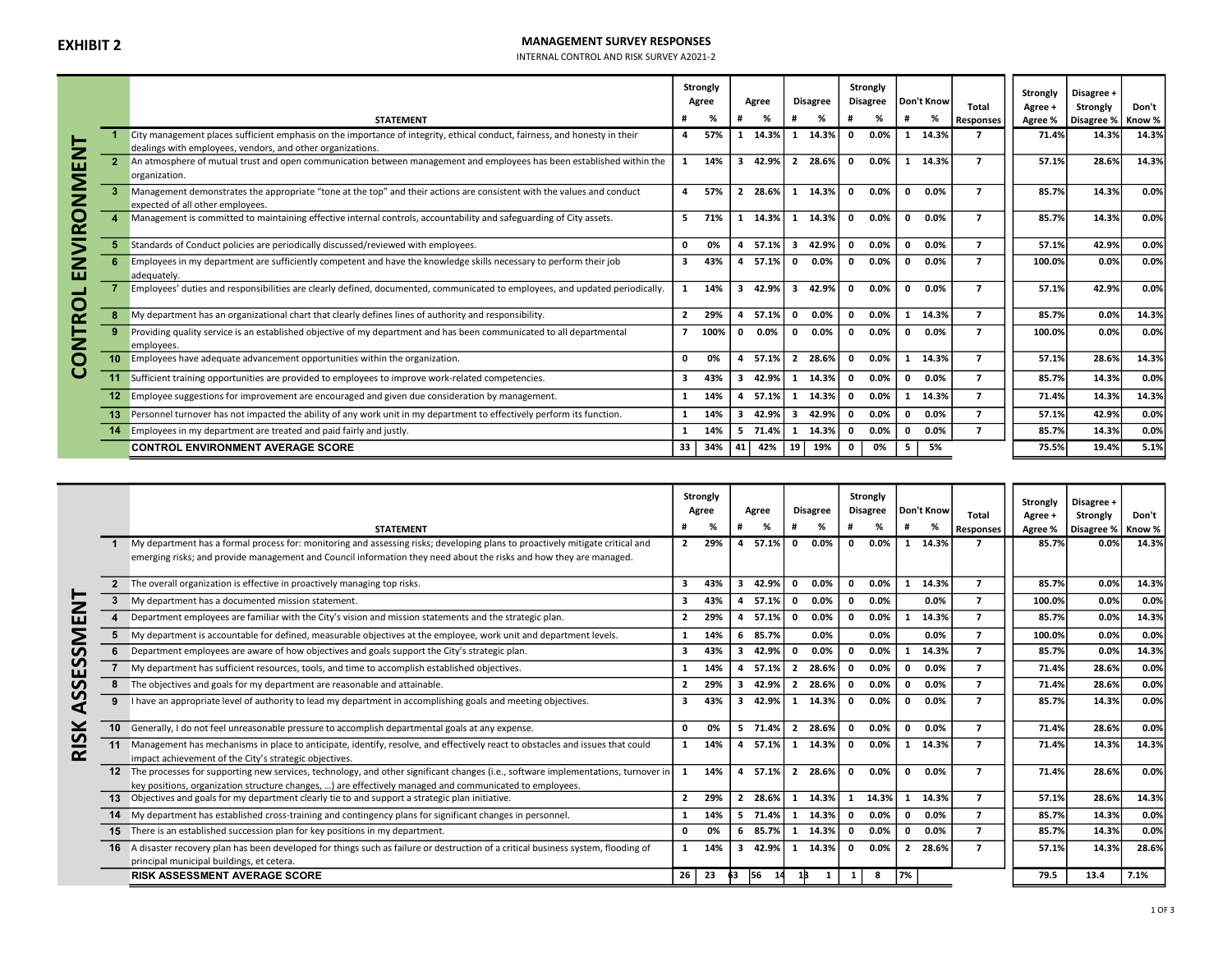# **EXHIBIT 2** MANAGEMENT SURVEY RESPONSES

INTERNAL CONTROL AND RISK SURVEY A2021-2

|        |                         | <b>STATEMENT</b>                                                                                                                                                                                                                                                               |                         | Strongly<br>Agree<br>% |    | Agree<br>% |              | <b>Disagree</b><br>% |              | Strongly<br><b>Disagree</b><br>% | #            | Don't Know<br>% | Total<br><b>Responses</b> | Strongly<br>Agree +<br>Agree % | Disagree +<br>Strongly<br>Disagree %   Know % | Don't |
|--------|-------------------------|--------------------------------------------------------------------------------------------------------------------------------------------------------------------------------------------------------------------------------------------------------------------------------|-------------------------|------------------------|----|------------|--------------|----------------------|--------------|----------------------------------|--------------|-----------------|---------------------------|--------------------------------|-----------------------------------------------|-------|
|        |                         | Directorate/department policies and procedures are formalized, easily accessible and communicated to employees.                                                                                                                                                                |                         | 17%                    | 4  | 66.7%      | 1            | 16.7%                | $\mathbf{0}$ | 0.0%                             | $\mathbf{0}$ | $0.0\%$         | 6                         | 83.3%                          | 16.7%                                         | 0.0%  |
|        |                         | Policies and procedures for my department are adequate, reasonable, consistent, and enable employees to do their jobs<br>effectively.                                                                                                                                          | $2^{\circ}$             | 33%                    | 3  | 50.0%      | 1            | 16.7%                | $\mathbf{0}$ | 0.0%                             | $\mathbf{0}$ | $0.0\%$         | 6                         | 83.3%                          | 16.7%                                         | 0.0%  |
| ທ      |                         | All procedures related to performing significant processes specific to my department's operations are documented, kept up to<br>date, and are accessible to employees.                                                                                                         |                         | 1 17%                  | 4  | 66.7%      | $\mathbf{1}$ | 16.7%                | $\mathbf{0}$ | $0.0\%$                          | $\mathbf{0}$ | $0.0\%$         | 6                         | 83.3%                          | 16.7%                                         | 0.0%  |
| ш      | $\overline{\mathbf{4}}$ | There is someone designated in each department, work unit and/or at the directorate level to maintain policies and procedures.                                                                                                                                                 |                         | 17%                    |    | 66.7%      | 1            | 16.7%                | $\mathbf{0}$ | 0.0%                             | $\mathbf{0}$ | $0.0\%$         | 6                         | 83.3%                          | 16.7%                                         | 0.0%  |
|        | 5                       | City-wide policies and procedures are clearly defined and easily accessible to employees.                                                                                                                                                                                      | $\mathbf{1}$            | 17%                    | 3  | 50.0%      | $\mathbf{1}$ | 16.7%                | $\mathbf{0}$ | 0.0%                             |              | 1 16.7%         | 6                         | 66.7%                          | 16.7%                                         | 16.7% |
| ں      | 6                       | Managerial employees in my department are sufficiently familiar with city-wide policies related to personnel management,<br>financial matters, and regulatory compliance, and use of information and technology.                                                               | $\mathbf{1}$            | 17%                    |    | 4 66.7%    | $\mathbf{0}$ | $0.0\%$              | $\mathbf{0}$ | $0.0\%$                          | $\mathbf{1}$ | 16.7%           | 6                         | 83.3%                          | 0.0%                                          | 16.7% |
| ⋖<br>0 |                         | All department employees are familiar with the City's Standard of Conduct policies including work standards and employee<br>performance, behavioral standards of conduct, conflict of interest, gifts, entertainment, and gratuities and use of information and<br>technology. |                         | 1 17%                  |    | 5 83.3%    | $\mathbf{0}$ | $0.0\%$              | $\mathbf{0}$ | 0.0%                             | $\mathbf{0}$ | $0.0\%$         | 6                         | 100.0%                         | 0.0%                                          | 0.0%  |
| ≃      | 8                       | Employees who break laws, rules, and regulations affecting the organization or steal City property will be caught.                                                                                                                                                             | 3                       | 50%                    |    | 2 33.3%    | $\mathbf{0}$ | $0.0\%$              | $\mathbf{0}$ | $0.0\%$                          | $\mathbf{1}$ | 16.7%           | 6                         | 83.3%                          | 0.0%                                          | 16.7% |
| Z<br>Ō |                         | Appropriate remedial actions taken by management in response to employees breaking laws/rules/regulations or theft of City<br>property.                                                                                                                                        | $\overline{2}$          | 33%                    |    | 2 33.3%    | $\Omega$     | 0.0%                 | $\mathbf{0}$ | $0.0\%$                          |              | 2 33.3%         | 6                         | 66.7%                          | 0.0%                                          | 33.3% |
| ပ      |                         | 10 All City property, inventory and other assets in my department are adequately safeguarded from loss, waste, and theft.                                                                                                                                                      | $\overline{2}$          | 33%                    |    | 66.7%      | $\mathbf{0}$ | $0.0\%$              | $\mathbf{0}$ | $0.0\%$                          | $\mathbf 0$  | 0.0%            | 6                         | 100.0%                         | 0.0%                                          | 0.0%  |
|        |                         | 11 Internal controls are sufficient to prevent fraud.                                                                                                                                                                                                                          | $\overline{\mathbf{3}}$ | 50%                    | 3  | 50.0%      | $\mathbf{0}$ | $0.0\%$              | $\mathbf{0}$ | $0.0\%$                          | $\mathbf{0}$ | $0.0\%$         | 6                         | 100.0%                         | 0.0%                                          | 0.0%  |
|        |                         | 12 The effectiveness of internal controls is monitored.                                                                                                                                                                                                                        | $2^{\circ}$             | 33%                    |    | 66.7%      | $\mathbf 0$  | 0.0%                 | $\mathbf{0}$ | 0.0%                             | $\mathbf 0$  | $0.0\%$         | 6                         | 100.0%                         | 0.0%                                          | 0.0%  |
|        |                         | 13 Employees are appropriately trained for general workplace safety and compliance with applicable regulatory requirements for<br>their job.                                                                                                                                   | $\overline{2}$          | 33%                    |    | 66.7%      | $\mathbf{0}$ | 0.0%                 | $\mathbf{0}$ | $0.0\%$                          | $\mathbf{0}$ | $0.0\%$         | 6                         | 100.0%                         | 0.0%                                          | 0.0%  |
|        |                         | 14 Electronic and hard copy files containing private and confidential information are properly protected and secured through<br>restricted access, appropriate training, and other methods.                                                                                    | $\overline{2}$          | 33%                    | 3  | 50.0%      | $\mathbf{0}$ | $0.0\%$              | $\mathbf{0}$ | $0.0\%$                          | 1            | 16.7%           | 6                         | 83.3%                          | 0.0%                                          | 16.7% |
|        |                         | <b>CONTROL ACTIVITIES AVERAGE SCORE</b>                                                                                                                                                                                                                                        | 24                      | 29                     | 49 | 58         | 6%           |                      |              | d%                               |              | 7%              |                           | 86.9                           | 6.0                                           | 7.1%  |

| Σ      | <b>STATEMENT</b>                                                                                                                                        |    | Strongly<br>Agree<br>% |    | Agree<br>% |              | Disagree |   | Strongly<br>Disagree<br>% |                | Don't Know<br>% | Total            | Strongly<br>Agree + | Disagree +<br>Strongly                 | Don't   |
|--------|---------------------------------------------------------------------------------------------------------------------------------------------------------|----|------------------------|----|------------|--------------|----------|---|---------------------------|----------------|-----------------|------------------|---------------------|----------------------------------------|---------|
|        | A process for department employees to provide recommendations for process improvements has been established                                             |    | 17%                    |    | 66.7%      |              | 16.7%    | 0 | 0.0%                      |                | $0.0\%$         | <b>Responses</b> | 83.3%               | Agree %   Disagree %   Know %<br>16.7% | 0.0%    |
| O      | and communicated to employees.                                                                                                                          |    |                        |    |            |              |          |   |                           |                |                 |                  |                     |                                        |         |
| U      | The interaction between management and staff enables employees to do their job effectively.                                                             | 2  | 33%                    |    | 50.0%      |              | 16.7%    | 0 | 0.0%                      |                | $0.0\%$         | 6                | 83.3%               | 16.7%                                  | 0.0%    |
| Ø<br>╱ | The communication across departmental boundaries and between functional units enables my department to perform<br>effectively.                          |    | 17%                    |    | 83.3%      | $\mathbf{0}$ | $0.0\%$  | 0 | $0.0\%$                   |                | 0.0%            | 6                | 100.0%              | 0.0%                                   | 0.0%    |
| ō      | Behavior that is expected of department employees has been clearly communicated.                                                                        | 3  | 50%                    |    | 50.0%      | 0            | 0.0%     | 0 | 0.0%                      |                | 0.0%            | 6                | 100.0%              | 0.0%                                   | 0.0%    |
|        | Employees, management, and work groups cooperate to reach shared goals.                                                                                 | 3  | 50%                    |    | 50.0%      |              | 0.0%     | 0 | 0.0%                      |                | 0.0%            | 6                | 100.0%              | 0.0%                                   | 0.0%    |
|        | Timely and accurate reports on my department's performance relative to established objectives are reviewed and<br>communicated to department employees. |    | 33%                    |    | 50.0%      |              | 16.7%    | 0 | 0.0%                      |                | 0.0%            | 6                | 83.3%               | 16.7%                                  | 0.0%    |
| M<br>∑ | Employees in my department sufficient access to information needed to perform effectively.                                                              |    | 17%                    |    | 83.3%      | 0            | $0.0\%$  | 0 | $0.0\%$                   |                | 0.0%            | 6                | 100.0%              | 0.0%                                   | 0.0%    |
| Ξ<br>u | Employees are aware of how to anonymously report suspected instances of employee misconduct or<br>unethical/fraudulent activity.                        |    | 17%                    |    | 50.0%      | 0            | $0.0\%$  | 0 | $0.0\%$                   | $\overline{2}$ | 33.3%           | 6                | 66.7%               | 0.0%                                   | 33.3%   |
| Z      | Wrongdoing that is reported to management is appropriately and timely addressed.                                                                        | з  | 50%                    |    | 16.7%      | 0            | 0.0%     | 0 | $0.0\%$                   |                | 33.3%           | 6.               | 66.7%               | 0.0%                                   | 33.3%   |
|        | Employees who report suspected improprieties are protected from reprisal.                                                                               |    | 33%                    |    | 66.7%      | $\mathbf 0$  | 0.0%     | 0 | $0.0\%$                   | 0              | $0.0\%$         | 6                | 100.0%              | 0.0%                                   | 0.0%    |
|        | <b>INFORMATION &amp; COMMUNICATION AVG SCORE</b>                                                                                                        | 19 | - 32                   | 34 | - 157      | 5%           |          |   |                           |                |                 |                  | 88.3                | 5.0                                    | $6.7\%$ |